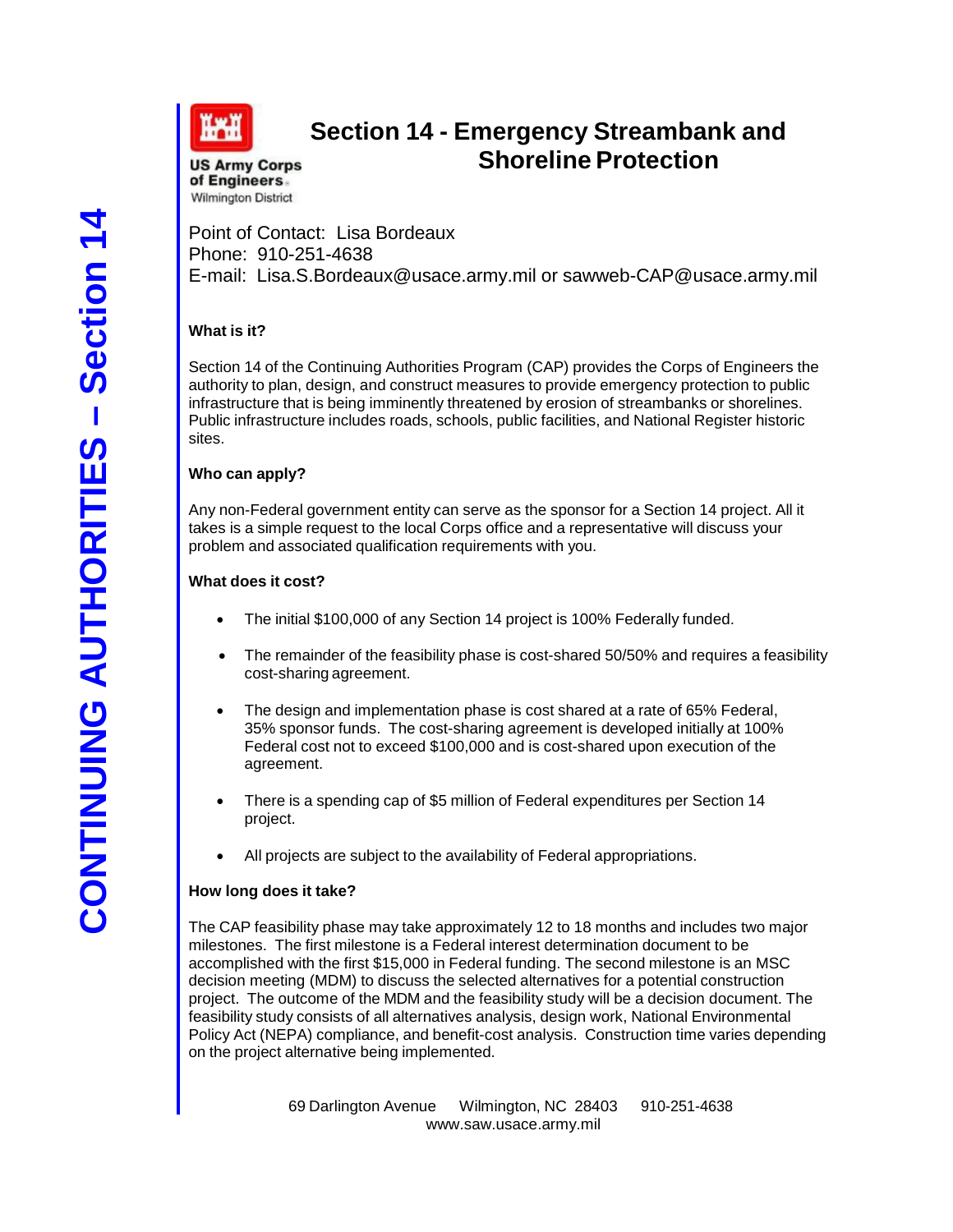

# **Section 103 - Hurricane and Storm Damage Reduction**

**US Army Corps** of Engineers. **Wilmington District** 

Point of Contact: Lisa Bordeaux Phone: 910-251-4683 E-mail: [Lisa.S.Bordeaux@usace.army.mil](mailto:Lisa.S.Bordeaux@usace.army.mil) or sawweb-CAP@usace.army.mil

# **What is it?**

Section 103 of the Continuing Authorities Program (CAP) provides the Corps of Engineers the authority to plan, design, and construct measures to provide protection to public properties against damages caused by storm driven waves and ocean currents. Section 103 projects cannot be undertaken on private beaches or where no public access to the beach exists.

# **Who can apply?**

Any non-Federal government entity can serve as the sponsor for a Section 103 project. All it takes is a simple request to the local Corps office and a representative will discuss your problem and associated qualification requirements with you.

#### **What does it cost?**

- The initial \$100,000 of any Section 103 project is 100% Federally funded.
- The remainder of the feasibility phase is cost-shared 50/50% and requires a cost-sharing agreement.
- The design and implementation phase is cost shared 65% Federal, and 35% sponsor funds. The cost-sharing agreement is developed initially at 100% Federal cost not to exceed \$100,000 and is cost-shared upon execution of the agreement.
- There is a spending cap of \$10 million of Federal expenditures per Section 103 project.
- All projects are subject to the availability of Federal appropriations.

#### **How long does it take?**

The CAP feasibility study may take approximately 24 to 30 months and includes two major milestones. The first milestone is a Federal interest determination document to be accomplished with the first \$15,000 in Federal funding. The second milestone is an MSC decision meeting (MDM) to discuss the selected alternatives for a potential construction project. The outcome of the MDM and the feasibility study will be a decision document. The feasibility study consists of alternatives analysis, design work, National Environmental Policy Act (NEPA) compliance, and benefit-cost analysis. Construction time varies depending on the project being alternative implemented.

69 Darlington Avenue Wilmington, NC 28403 910-251-463[8](http://www.saw.usace.army.mil/) [www.saw.usace.army.mil](http://www.saw.usace.army.mil/)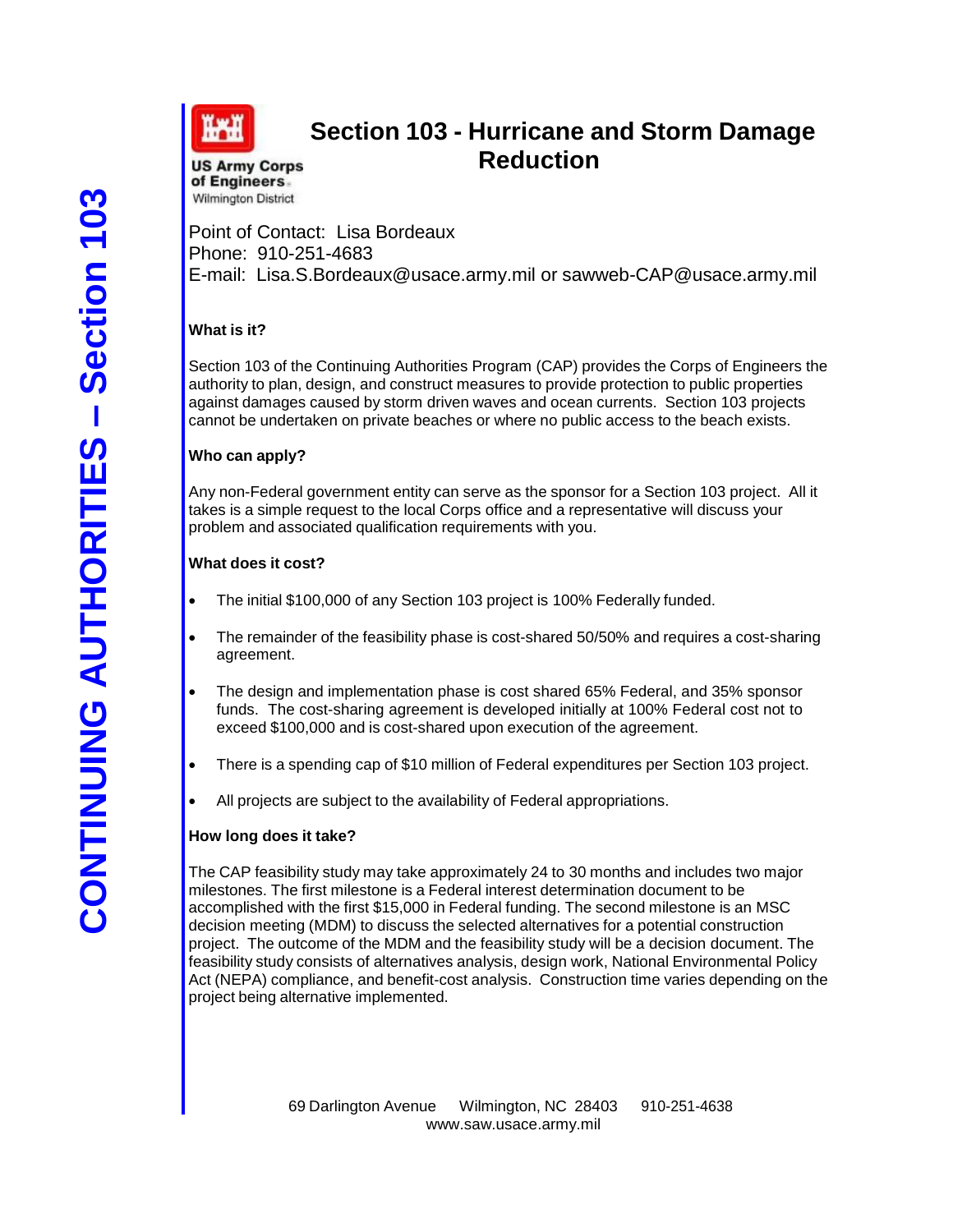



# **Section 107 - Navigation (Small Boat Harbors)**

**US Army Corps** of Engineers. **Wilmington District** 

Point of Contact: Lisa Bordeaux Phone: 910-251-4638 E-mail: [Lisa.S.Bordeaux@usace.army.mil](mailto:Lisa.S.Bordeaux@usace.army.mil) or sawweb-CAP@usace.army.mil

#### **What is it?**

Section 107 of the Continuing Authorities Program (CAP) provides the Corps of Engineers the authority to study, adopt, construct and maintain navigation projects. Section 107 projects typically focus on small boat harbors and related navigational channels.

#### **Who can apply?**

Any non-Federal government entity can serve as the sponsor for a Section 107 project. In some cases, non-government agencies may serve as sponsors. All it takes is a simple request to the local Corps office and a representative will discuss your problem and associated qualification requirements with you.

#### **What does it cost?**

- The initial \$100,000 of any Section 107 project is 100% Federally funded.
- The remainder of the feasibility phase is cost-shared 50/50% and requires a cost-sharing agreement.
- The design and implementation phase is cost shared. The actual cost share percentage is based on the navigation depth to be achieved. The cost-sharing agreement is developed initially at 100% Federal cost not to exceed \$100,000 and is cost-shared upon execution of the agreement.
- There is a spending cap of \$10 million of Federal expenditures per Section 107 project.
- All projects are subject to the availability of Federal appropriations.

#### **How long does it take?**

The CAP feasibility studies may take approximately 24 to 30 months and includes two major milestones. The first milestone is a Federal interest determination document to be accomplished with the first \$15,000 in Federal funding. The second milestone is an MSC decision meeting (MDM) to discuss the selected alternatives for a potential construction project. The outcome of the MDM and the feasibility study will be a decision document. The feasibility study consists of alternatives analysis, design work, National Environmental Policy Act (NEPA) compliance, and benefit-cost analysis. Construction time varies depending on the project being alternative implemented.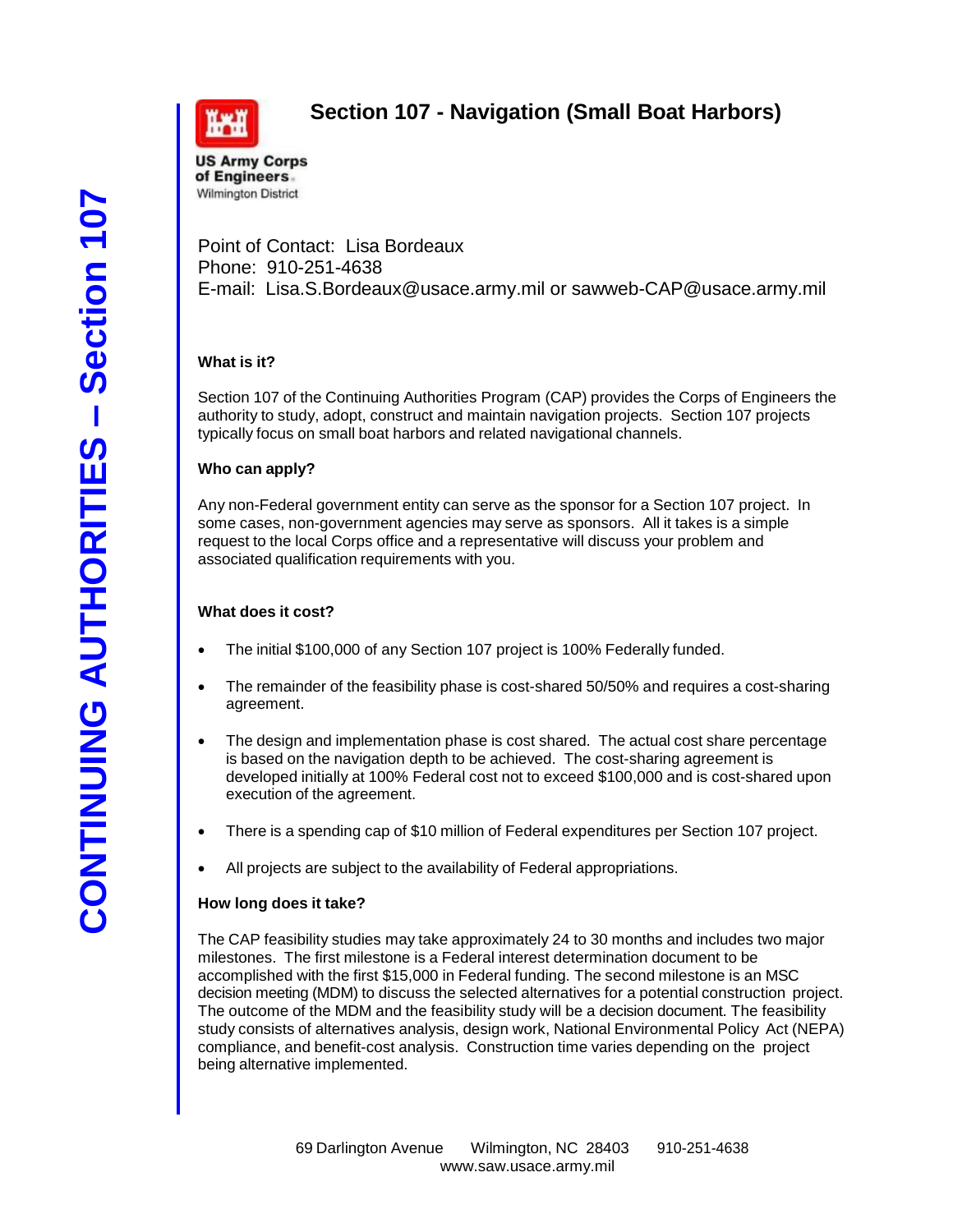

# **Section 111 – Mitigation of Shoreline Erosion Damage Caused by Federal Navigation Projects**

Point of Contact: Lisa Bordeaux Phone: 910-251-4638 E-mail: [Lisa.S.Bordeaux@usace.army.mil](mailto:Lisa.S.Bordeaux@usace.army.mil) or sawweb-CAP@usace.army.mil

# **What is it?**

Section 111 of the Continuing Authorities Program (CAP) provides the Corps of Engineers the authority to study and implement structural and non-structural works to prevent or mitigate damage to shorelines caused by Federal navigation projects.

#### **Who can apply?**

Any non-Federal government entity can serve as the sponsor for a Section 111 project. All it takes is a simple request to the local Corps office and a representative will discuss your problem and associated qualification requirements with you.

#### **What does it cost?**

- The initial \$100,000 of any Section 111 project is 100% Federally funded.
- The remainder of the feasibility phase is cost-shared 50/50% and requires a cost-sharing agreement.
- The design and implementation phase is cost shared in the same proportion as the costs for the navigation project causing the damage. Plans and specifications cost are recouped at the beginning of the construction period.
- There is a spending cap of \$12.5 million of Federal expenditures per Section 111 project.
- All projects are subject to the availability of Federal appropriations.

#### **How long does it take?**

The CAP feasibility study may take approximately 24 to 30 months and includes two major milestones. The first milestone is a Federal interest determination document to be accomplished with the first \$15,000 in Federal funding. The second is an MSC decision document (MDM) to discuss the selected alternatives for a potential construction project. The outcome of the MDM and the feasibility study will be a decision document. The feasibility study consists of alternative analysis, design work, NEPA compliance, and benefit cost analysis. Construction time varies depending on the project alternative being implemented.

> 69 Darlington Avenue Wilmington, NC 28403 910-251-463[8](http://www.saw.usace.army.mil/) [www.saw.usace.army.mil](http://www.saw.usace.army.mil/)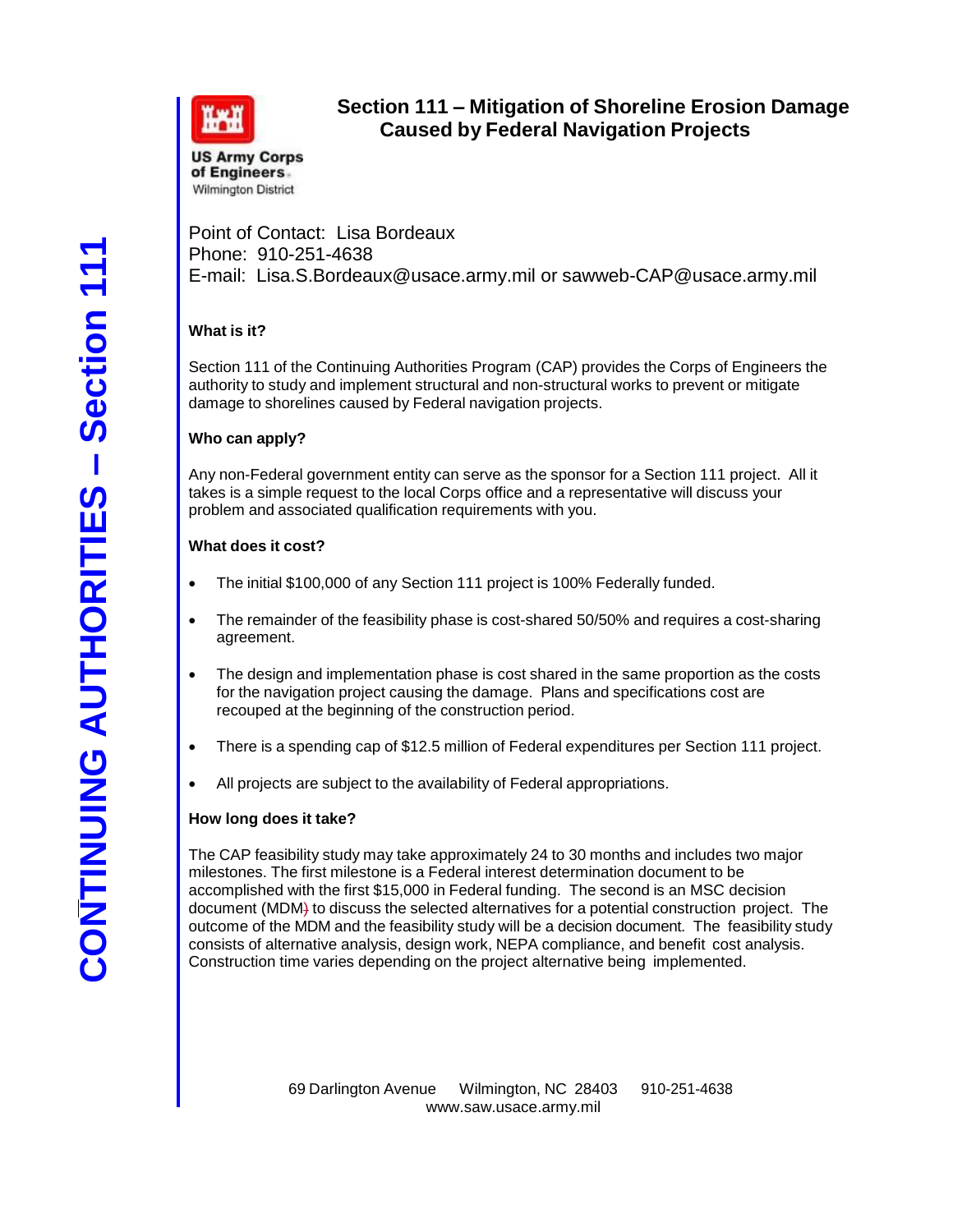

# **Section 204 - Beneficial Use of Dredged Material**

**US Army Corps** of Engineers. **Wilmington District** 

Point of Contact: Lisa Bordeaux Phone: 910-251-4638 E-mail: [Lisa.S.Bordeaux@usace.army.mil](mailto:Lisa.S.Bordeaux@usace.army.mil) or sawweb-CAP@usace.army.mil

# **What is it?**

Section 204 of the Continuing Authorities Program (CAP) provides the Corps of Engineers the authority to implement projects providing for the incremental costs of the beneficial use of dredged material for the purposes of structural and non-structural flood risk management, hurricane and coastal storm damage reduction and environmental protection and restoration.

# **Who can apply?**

Any non-Federal government entity can serve as the sponsor for a Section 204 project. In some cases, non-government agencies may serve as sponsors. All it takes is a simple request to the local Corps office and a representative will discuss your problem and associated qualification requirements with you.

# **What does it cost?**

- . The feasibility phase is 100% Federally funded.
- The design and implementation phase is cost shared 65% Federal and 35% non-Federal for all cost in excess of the base plan. The cost-sharing agreement is developed initially at 100% Federal costs not to exceed \$100,000 and is cost-shared upon execution of the agreement.
- There is a spending cap of \$10 million of Federal expenditures per Section 204.
- All projects are subject to the availability of Federal appropriations.

# **How long does it take?**

The CAP feasibility study may approximately 24 to 30 months and includes two major milestones. The first milestone is a Federal Interest determination document to be accomplished with the first \$15,000 in Federal funding. The second milestone is an MSC decision meeting (MDM) to discuss the selected alternatives for a potential construction project. The outcome of the MDM and the feasibility study will be a decision document. The feasibility study consists of alternatives analysis, design work, National Environmental Policy Act (NEPA) compliance, and incremental cost analysis. Construction time varies depending on the project alternative being implemented.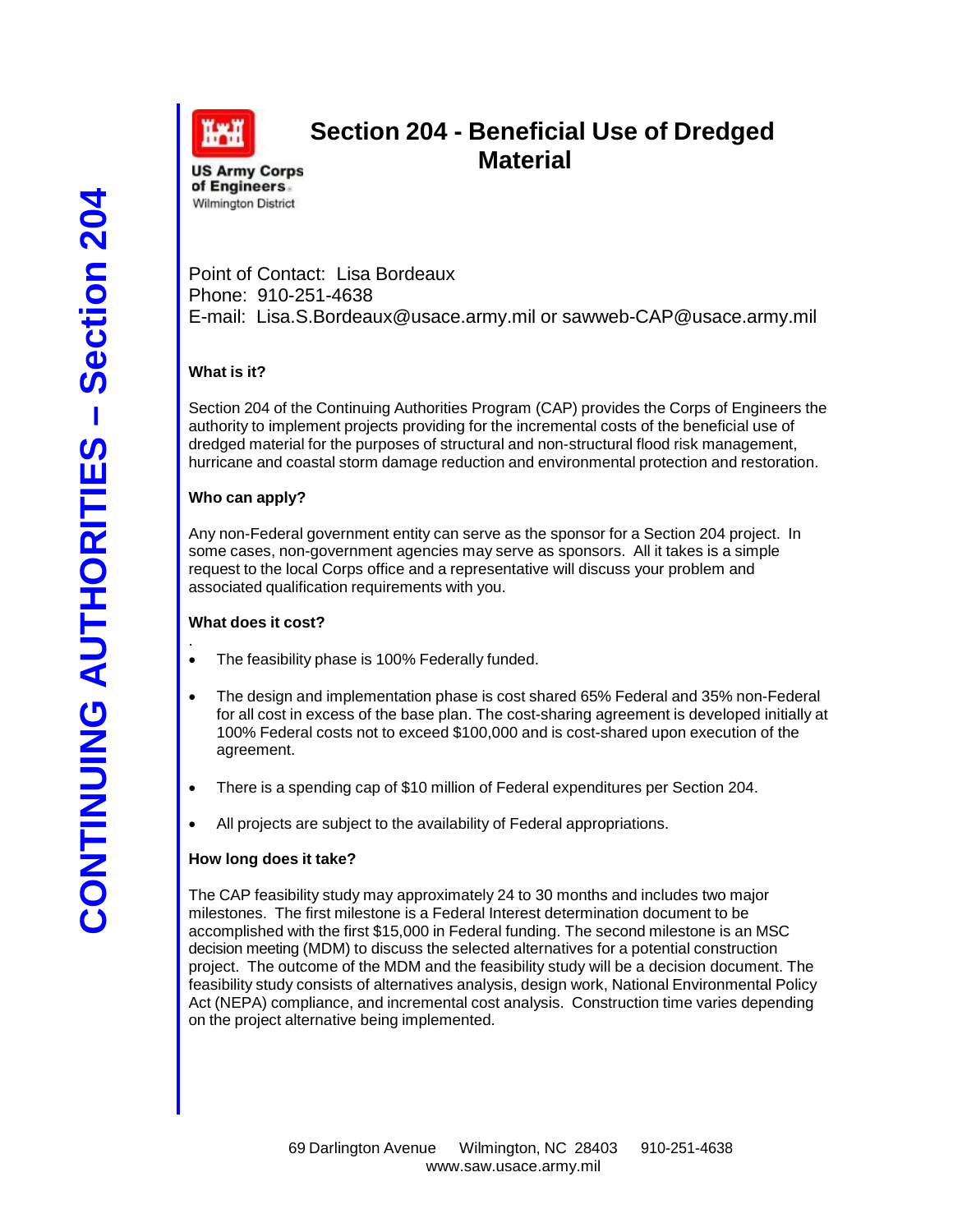

# **Section 205 - Flood Risk Management**

**US Army Corps** of Engineers. Wilmington District

Point of Contact: Lisa Bordeaux Phone: 910-251-4638 E-mail: [Lisa.S.Bordeaux@usace.army.mil](mailto:Lisa.S.Bordeaux@usace.army.mil) or sawweb-CAP@usace.army.mil

# **What is it?**

Sections 205 of the Continuing Authorities Program (CAP) provides the Corps of Engineers the authority to plan, design and construct flood risk management projects. These projects can be structural projects, such as modified channels, small reservoirs or small levees, or can be nonstructural measures, such as raising structures in place or removing them from the floodplain.

# **Who can apply?**

Any non-Federal government entity can serve as the sponsor for a Section 205 study. All it takes is a simple request to the local Corps office and a representative will discuss your problem and associated qualification requirements with you. All Section 205 sponsors must comply with the Federal flood insurance program, and prepare floodplain management plans within one year of project completion.

# **What does it cost?**

- The initial \$100,000 of any Section 205 feasibility study is 100% Federally funded.
- The remainder of the feasibility phase is cost-shared 50/50% and requires a cost-sharing agreement. The sponsor may contribute 100% of their share as in-kind services.
- The design and implementation phase is cost shared 65% Federal, and 35% sponsor funds. The cost-sharing agreement is developed initially at 100% Federal cost not to exceed \$100,000 and is cost-shared upon execution of the agreement.
- There is a spending cap of \$10 million of Federal expenditures per Section 205 project.
- All projects are subject to the availability of Federal appropriations.

# **How long does it take?**

The CAP feasibility study may take approximately 24 to 30 months and includes two major milestones. The first milestone is a Federal interest determination document to be accomplished with the first \$15,000 in Federal funding. The second milestone is an MSC decision meeting (MDM) to discuss the selected alternatives for a potential construction project. The outcome of the MDM and the feasibility study will be a decision document. The feasibility study consists of alternatives analysis, design work, National Environmental Policy Act (NEPA) compliance, and benefit-cost analysis. Construction time varies depending on the project alternative being implemented.